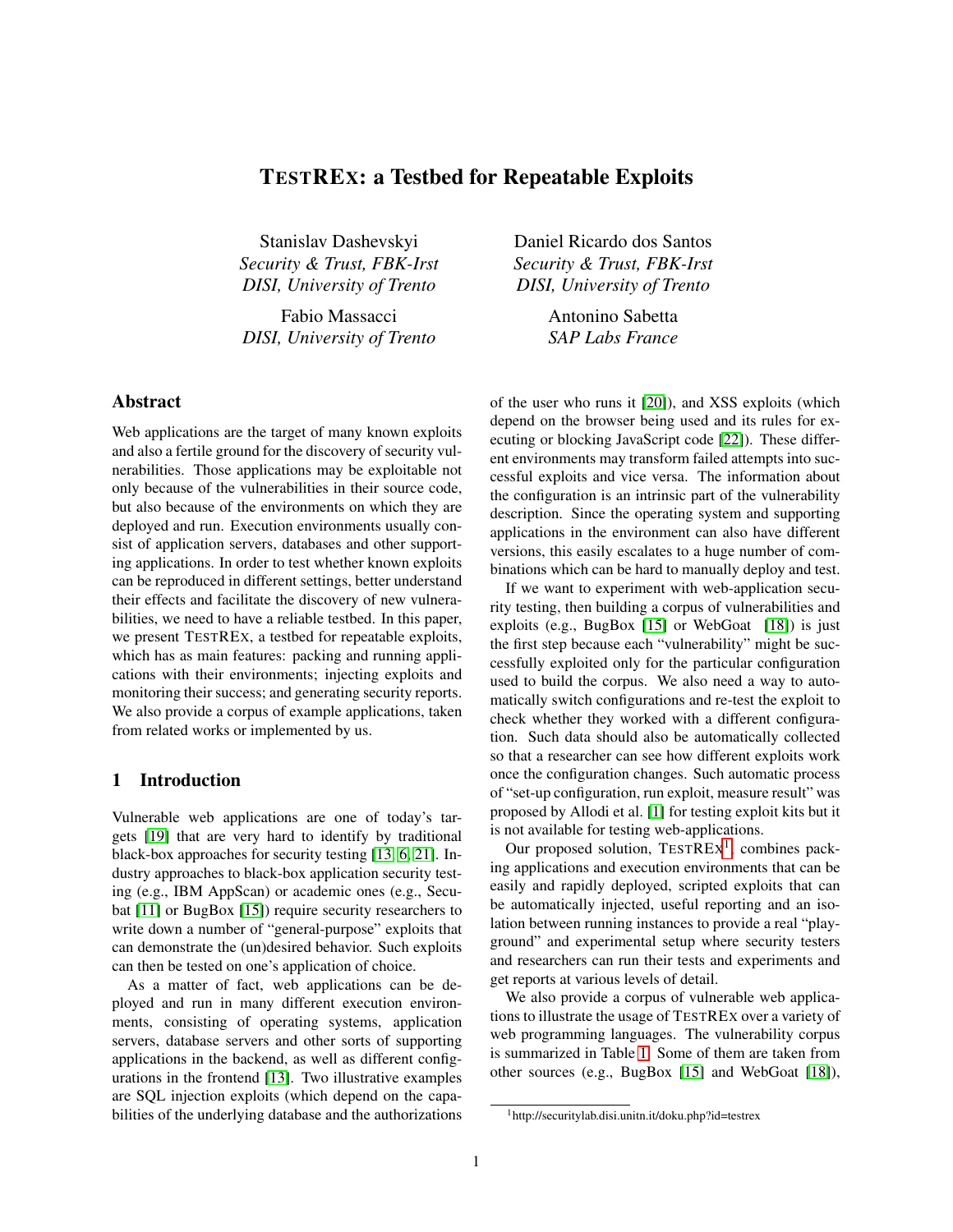while others are developed by us. For the latter category, we focused on server-side JavaScript (JS), because of its growing popularity in both open-source and industrial usage (e.g., Node.js and SAP HANA) and, to the best of our knowledge, the lack of vulnerability benchmarks. We are currently extending TESTREX to cover also SecuriBench [\[12\]](#page-7-10).

| Source        | Language       | Exploits |
|---------------|----------------|----------|
| BugBox $[15]$ | PHP            | 83       |
| WebGoat [18]  | Java           | 10       |
| Our examples  | Server-side JS |          |

<span id="page-1-0"></span>Table 1: Summary of the exploits in the corpus

This paper is organized as follows: Section [2](#page-1-1) introduces related work while Section [3](#page-1-2) presents an overview of the proposed testbed; Section [4](#page-2-0) details the exploits and vulnerabilities that we used; Section [5](#page-3-0) discusses implementation details; Section [6](#page-5-0) shows some usage examples; Section [7](#page-6-0) discusses the lessons learned; Section [8](#page-6-1) presents our ideas for applying the testbed in an industrial setting; finally, Section [9](#page-7-11) is the conclusion.

#### <span id="page-1-1"></span>2 Related work

Empirical security research has been recognized as very important in recent years [\[7,](#page-7-12) [14,](#page-7-13) [5\]](#page-7-14). However, a number of issues should be tackled in order to correctly implement it. These issues include isolation of the experimental environment [\[3,](#page-7-15) [1,](#page-7-9) [4,](#page-7-16) [15\]](#page-7-5), repeatability of individual experiments [\[7,](#page-7-12) [1\]](#page-7-9), collection of the experimental results, and justification of the collected data [\[14\]](#page-7-13).

The use of a structured testbed can help in achieving greater control over the execution environment, isolation among experiments and reproducibility. However, most proposals for security research testbeds focus on the network level (e.g., DETER [\[3\]](#page-7-15), ViSe [\[2\]](#page-7-17) and vGrounds [\[9\]](#page-7-18)).

On the application level there are significantly less experimental frameworks. The BugBox [\[15\]](#page-7-5) framework is one of them. It provides the infrastructure for deploying vulnerable PHP-MySQL web applications, creating exploits and running these exploits against applications in an isolated and easily customizable environment. As in BugBox, we use the execution isolation and environment flexibility concepts. However, we needed to have more variety in software configurations and process those configurations automatically. We have broaden the configurations scope by implementing software containers for different kinds of web applications, and automatically deploy them along the line of the MalwareLab by Allodi et al. [\[1\]](#page-7-9).

The idea of automatically loading a series of clean

configurations every time before an exploit is launched was also proposed by Allodi et al. in their Malware-Lab [\[1\]](#page-7-9). They load snapshots of virtual machines that contain clean software environment and then "spoil" the environment by running exploit kits. This eliminates the undesired cross-influence between separate experiments and enforces repeatability. So we have incorporated it into TESTREX. For certain scenarios cross-influence might be a desired behavior, therefore TESTREX makes it possible to run an experiment suite in which the experimenter can choose to start from a clean environment for each individual exploit/configuration pair or to reuse the same environment for a group of related exploits.

Maxion and Killourhy [\[14\]](#page-7-13) have shown the importance of comparative experiments for software security. It is not enough to just collect the data once, it is also important to have the possibility to assess the results of the experiment. Therefore TESTREX includes functionalities for automatically collecting raw statistics on successes and failures of exploits.

#### <span id="page-1-2"></span>3 Overview

The testbed should help security researchers to answer (semi) automatically a number of security questions. Given an exploit *X* that successfully subverts an application *A* running on an environment *E*:

- 1. Will *X* be successful on application *A* running on a new environment  $E'$ ?
- 2. Will *X* be successful on a new version of the application,  $A'$ , running on environment  $E$ ?
- 3. Will *X* also be successful on a new version of the application,  $A'$ , running on a new environment  $E'$ ?

<span id="page-1-3"></span>These questions can be exemplified in the following situation:

Example 1 *We have a working SQL injection exploit for WordPress 3.2 running with MySQL and we would like to know whether (i) the same exploit works for WordPress 3.2 running with PostgreSQL; (ii) the same exploit works for WordPress 3.3 running with MySQL; and (iii) the very exploit works for WordPress 3.3 and PostgreSQL.*

We use this example throughout the paper to illustrate the concepts and components used in the testbed.

The main inner loop of the testbed is the obvious to run an experimental suite and namely:

- 1. Pack and extract applications with their environments
- 2. Deploy an application in a suitable configuration
- 3. Run the application
- 4. Inject an exploit in the running application
- 5. Identify the success or the failure of the exploit
- 6. Report the result and store the execution log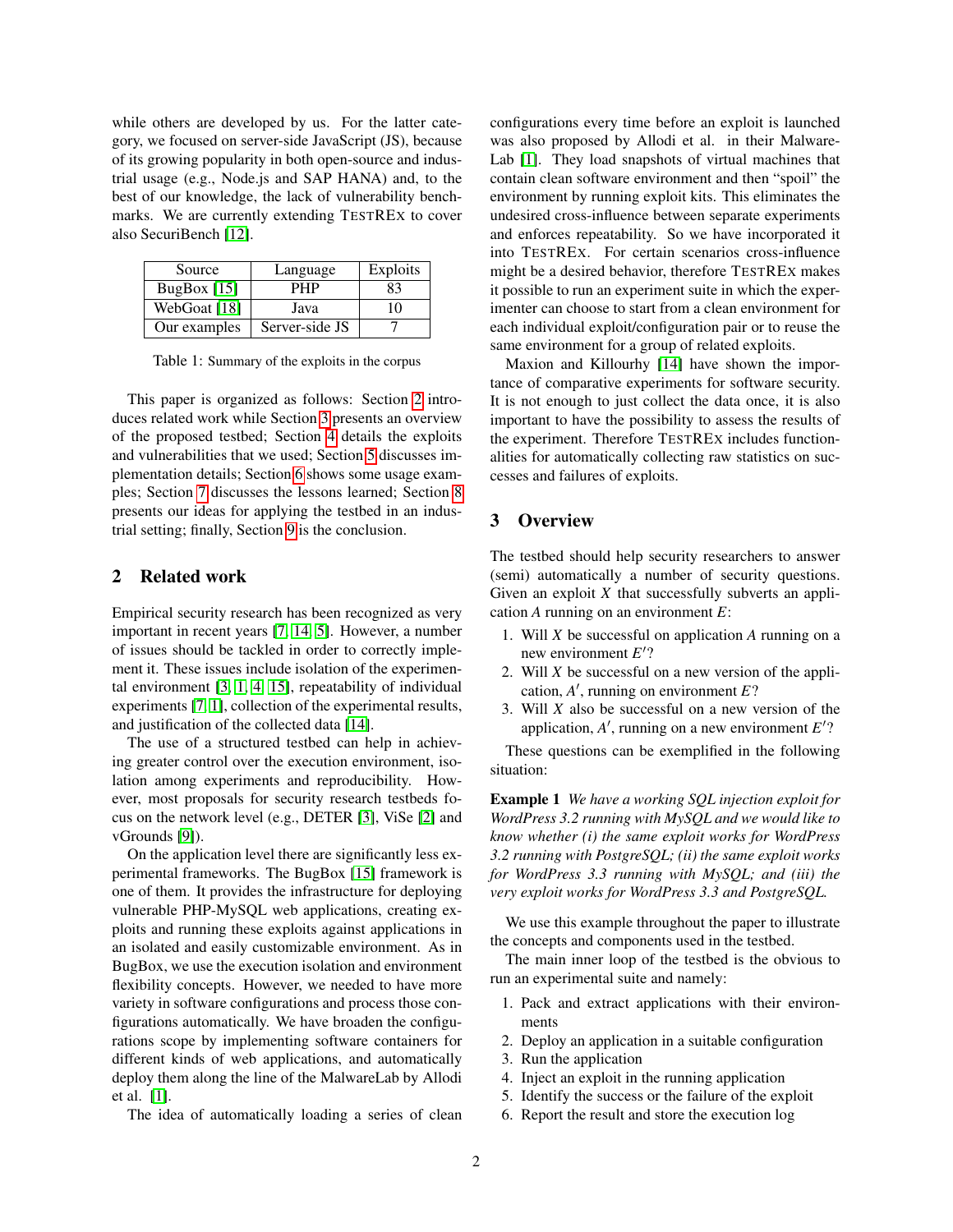The process can be performed manually, without injecting automated exploits, or can be performed automatically by running several applications and exploits in a batch.

One of the main targets of TESTREX is to make this process as automatizable as possible. Another important feature, that we already mentioned, is that the execution of the application and the exploit can happen in an isolated and clean environment. In this way every test is run on a clean slate. A side benefit of this testing mode is that different tests can be run in parallel.

Figure [1](#page-2-1) shows an overview of the testbed architecture. The main component is the Execution Engine, which takes as input a *Configuration* and an *Exploit* and outputs a Report. The inputs listed in the Figure [1](#page-2-1) are further detailed



<span id="page-2-1"></span>Figure 1: Overview of the testbed architecture

below:

- An *Application* is simply a set of files containing the code of the system under test.
- A *Container* is the representation of the execution environment. It is an image of the system on which the application must be run, containing an operating system and supporting applications, like an application server and a database management system.
- A *Configuration* is a set of files used to bind an *Application* to a *Container*. It describes the setup required for a given application to run in a given container, like preloading a database, creating users and starting a server.
- An *Exploit* is a sequence of steps that must be taken in order to cause unintended behavior, taking advantage of a vulnerability in the application [\[8\]](#page-7-19).
- A *Report* contains as main information a result (success/fail) of the execution of an exploit on a configuration. Metadata about the exploit and logs of its execution can be attached to the report, in order to provide further details that allow, in a closer manual inspection, to determine why an exploit was not successful in a given environment.

The tester then chooses one configuration against which the exploit is going to be run. The Execution Engine is invoked with the chosen configuration and the exploit as inputs and outputs the result of the execution. It builds and loads an execution environment (application and its container), injects the exploit in the running application, monitors the success of the exploit execution and later destroys the loaded environment (if a clean-slate approach is sought).

TESTREX also includes some additional utilities. The Packing Module allows testers to package the applications and execution environments in a compressed archive file that can be easily deployed in another system running the testbed. The Utilities are a collection of scripts to import applications and exploits from other sources, such as BugBox, and to manage the containers.

Example 2 *The inputs for Example [1](#page-1-3) are instantiated as follows*

*Application: There are two, each one is a set of* .html*,* .php *and* .js *files in a* Wordpress *folder.*

- *Container: There are two, one with Ubuntu, Apache and MySQL and one with Ubuntu, Apache and PostgreSQL.*
- *Configuration: There are four, one for WP3.2 with MySQL, one for WP3.3 with MySQL, one for WP3.2 with PostgreSQL and one for WP3.3 with PostgreSQL.*
- *Exploit: There is only one, it is a script that navigates to the vulnerable page, interacts with it and injects a payload, simulating the actions of an attacker.*

A key requirement was that the architecture should be easily extensible to allow for the inclusion of new exploits, applications and execution environments. To this extent we have organized exploits in classes and tried to use some of the properties of inheritance hierarchies (we detail this in the next Section).

### <span id="page-2-0"></span>4 Exploits

In our setting, exploits are unit tests: (1) every exploit is self-contained and can be executed independently; and (2) every exploit is targeted to take advantage of a certain vulnerability in a certain application.

When using the testbed in a specific application, the exploit can be written by the tester or taken from a public source, but in any case, it must be compliant with what we expect from an exploit (detailed in Section [5\)](#page-3-0).

In order to verify the applicability of our testbed, we have taken the WebGoat vulnerable application [\[18\]](#page-7-8) and developed 10 example exploits for it. We have also developed exploits for 7 specially crafted vulnerable applications, to demonstrate SQL injection, NoSQL injection, stored and reflected XSS, path traversal and code injection vulnerabilities in Node.js [\[10\]](#page-7-20) applications. The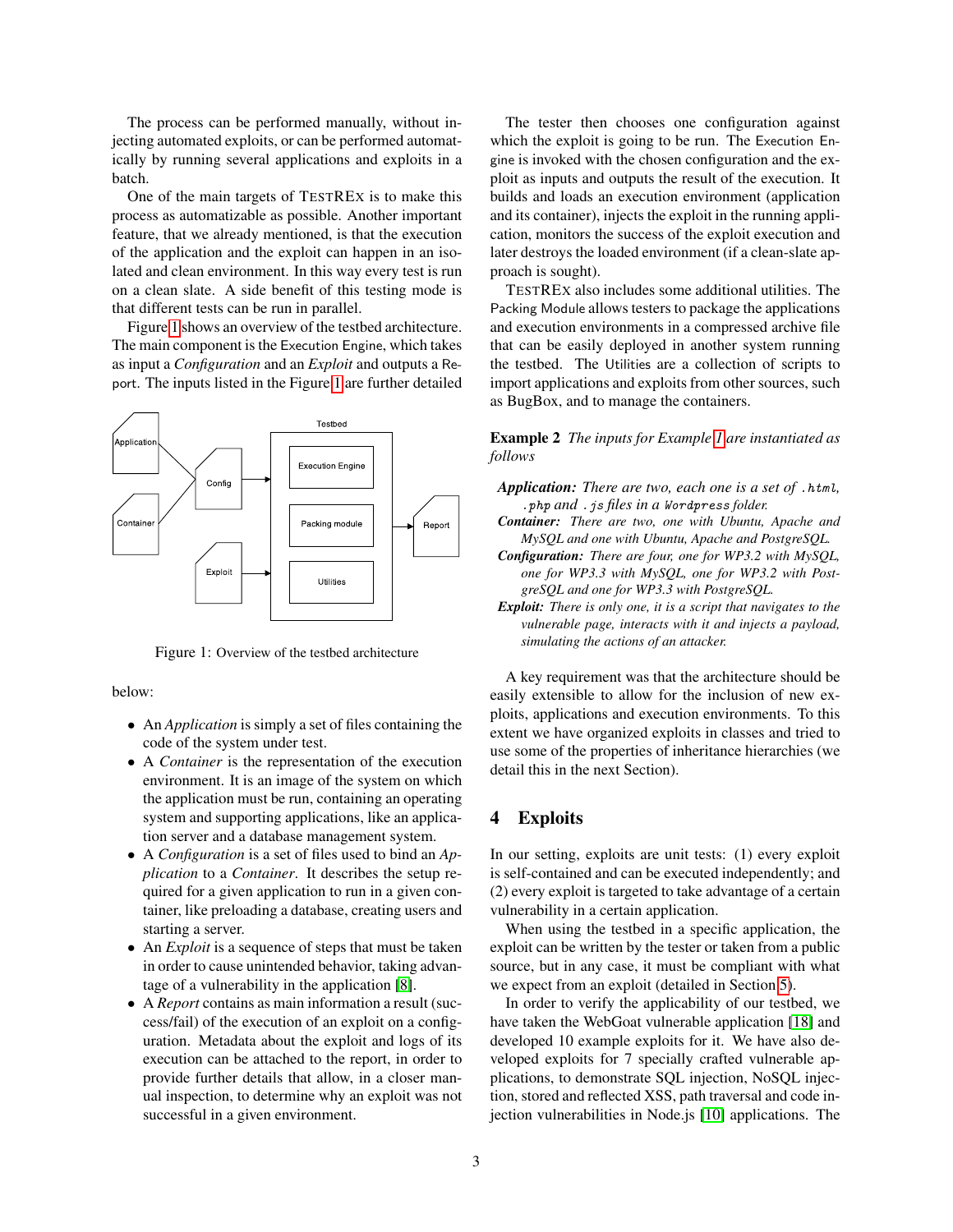path traversal and the code injection examples take advantage of recently discovered vulnerabilities in Node.js modules [\[16,](#page-7-21) [17\]](#page-7-22).

The testbed also supports the possibility of importing applications and exploits from BugBox by running a single script on a BugBox package. The script copies the applications and exploits into the corresponding folders under the testbed and creates identical configuration files for every application, using Apache as a web server and MySQL as a database server. We are able to run most of the BugBox native exploits and collect statistics without modifying their source code.

Table [2](#page-4-0) shows detailed information on all of the exploits that we have implemented. In the table, *Source* indicates where we took the exploits from, *Language* is the language in which the vulnerable applications are implemented, *Applications* lists the application taken from that source, *Containers* shows which containers were used to run the applications and *Exploits* is the number of exploits of each type that are successfully run.

#### <span id="page-3-0"></span>5 Implementation

The testbed is implemented in Python, mainly because of the possibility of fast and easy prototyping and integration with other technologies, such as Docker and Selenium. In the next subsections, we describe in details the implementation of each component of the testbed.

### 5.1 Execution Engine

The Execution Engine is the main Python module that binds all the modules and features together. It supports three modes of operation: *single*, *batch* and *manual* runs.

The single mode allows testers to specify and run a desired exploit against a chosen application just once. This is useful if a tester wants to quickly check whether the same exploit works for a few different applications, different versions of the same application or the same application in different environments. A .csv report is generated at the end of the run.

To run applications and exploits in the batch mode, we loop through a folder containing exploit files and inject them in their respective configurations, generating a summary .csv report in the end. In this mode, the Execution Engine maps exploits to applications by scanning the metadata in each exploit for the appropriate targets.

To manually test the applications, we simply stop the Execution Engine when the environment is built and loaded, and return to the tester a browser that he/she can use to test the application in a safe environment. No report is generated in this case.

### 5.2 Applications

Applications are packaged as .zip files containing all their necessary code and supporting files, such as database dumps.

Unpacked applications must be located under the <testbed\_root>/data/targets/applications folder to be accessible by the Execution Engine.

As an example, we provide some applications with known vulnerabilities, presented in Table [2.](#page-4-0) Most of them are known real-world applications, but there are also some small examples developed to explore issues in server-side JavaScript applications. We developed these examples because we are unaware of known benchmarks or vulnerable examples of this kind of applications.

### <span id="page-3-3"></span>5.3 Containers

Instead of creating virtual machines for the applications and their software configurations, we employ Linux Con-tainers<sup>[2](#page-3-1)</sup>, which is a technology that provides virtualization capabilities on the operating system level. Containers are sandboxed filesystems that reuse the same Linux kernel, but have no access to the actual operating system where they are deployed.

Docker[3](#page-3-2) provides a format for packing, shipping and running applications with a lightweight file repository, all on top of Linux Containers. We use Docker to implement our two types of containers, *software-specific* and *application-specific*, and build our testbed on top of these, with scripts to build and control the containers. However, Docker has no means to automatically run our exploits on a desired system.

Downloading generic software components and building a Docker container every time an application has to be run might be resouce- and time-consuming. Therefore, we maintain software-specific containers that consist of generic software components required for certain types of web applications. Such containers encapsulate operating system, server and database engine, and have to be built only once.

These software-specific containers are described in Dockerfiles (a format defined by the Docker project), named as: <operating\_system>-<webserver> -<database>-<others>. We provide some predefined containers for common environments, such as:

- ubuntu-apache-mysql A classic LAMP server, containing the Ubuntu distro, the Apache web server, the MySQL database and the PHP programming language;
- ubuntu-node-mongo Containing the Ubuntu distro, the Node.js web server and the MongoDB database;

<span id="page-3-1"></span><sup>2</sup>https://linuxcontainers.org/

<span id="page-3-2"></span><sup>3</sup>https://www.docker.io/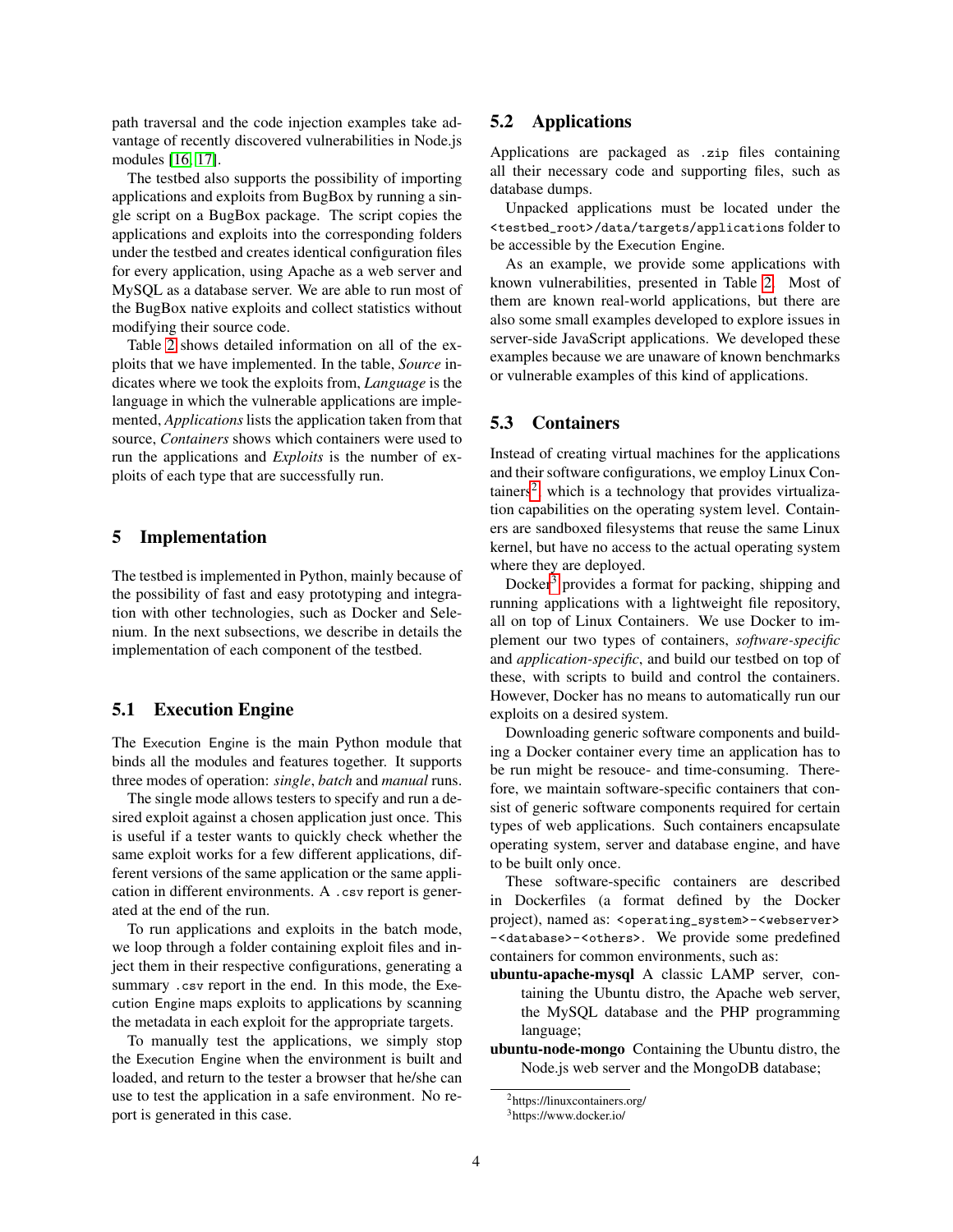| Source               | Language   | Applications                                                                                                                                                                                                                                                                                                 | Containers                                                   | Exploits                                                                                                                                                  |
|----------------------|------------|--------------------------------------------------------------------------------------------------------------------------------------------------------------------------------------------------------------------------------------------------------------------------------------------------------------|--------------------------------------------------------------|-----------------------------------------------------------------------------------------------------------------------------------------------------------|
| BugBox               | <b>PHP</b> | WordPress, CuteFlow, Horde, PHP Address<br>Book, Drupal, Proplayer, Family Connections,<br>AjaXplorer, Gigpress, Relevanssi, PhotoSmash,<br>WP DS FAO, SH Slideshow, yolink search, CMS<br>Tree page view, TinyCMS, Store Locator Plus, ph-<br>pAccounts, Schreikasten, eXtplorer, Glossword,<br>Pretty Link | ubuntu-apache-<br>mysql                                      | XSS (46), SQLi (17), Code Execu-<br>tion $(7)$ , Authentication Bypass $(4)$ ,<br>Information Disclosure (2), LFI (2),<br>CSRF (2), Denial of Service (1) |
| WebGoat              | Java       | WebGoat                                                                                                                                                                                                                                                                                                      | ubuntu-tomcat-<br><sub>1</sub> ava                           | SOLi (2), XSS (2), Authentication<br>Flaws (3), Database Backdoor (1),<br>Parameter Tampering (2)                                                         |
| Our<br>exam-<br>ples | Server JS  | NoSQLInjection,<br>JS-YAML.<br>CoreApp,<br>ST. WordPress3.2.<br>SQLInjection,<br>ODataApp,<br>XSSReflected, XSSStored                                                                                                                                                                                        | ubuntu-node.<br>ubuntu-node-<br>mongo, ubuntu-<br>node-mysql | XSS (3), NoSQLi (1), SQLi (1),<br>Path traversal (1), Code Injection<br>(1)                                                                               |

<span id="page-4-0"></span>Table 2: Details of the exploits in the corpus

#### ubuntu-node-mysql Containing the Ubuntu distro, the Node.js web server and the MySQL database.

Application-specific containers are built on top of software-specific containers every time the Execution Engine runs an application. The Execution Engine clones a corresponding software-specific container and adds the application files to the clone - building a new container this way is just a matter of seconds. When the Execution Engine finishes the run, the used container is deleted to free disk space.

## <span id="page-4-4"></span>5.4 Configurations

Every application must have a set of configuration files that specify how to deploy and set up the application within the corresponding application-specific container.

Each configuration consists of at least two files: the Dockerfile that is used to build the application's container and a shell script file with additional commands that must be executed within the container (like running a server instance or starting a database server). This file is usually called run.sh.

The configuration files must be placed in a separate folder under the configurations root folder (<testbed\_ root>/data/targets/configurations). We use certain naming conventions to make it possible for the Execution Engine to match applications with corresponding configuration files: <app-name>\_\_<app-container-name>.

Example 3 *A configuration folder for the application* Wordpress\_ 3. 2 *, might have the names* Wordpress\_ 3. 2\_ \_ubuntu-apache-mysql *or* Wordpress\_ 3. 2\_ \_ubuntu-apache-postgresql *, depending on the container used for it.*

Listings [1](#page-4-1) and [2](#page-4-2) present an example of a Dockerfile and a run.sh file, used to configure a WordPress application in the ubuntu-apache-mysql container.

In Listing [1,](#page-4-1) line 1 specifies that the container for this application is built on top of the ubuntu-apache-mysql container. In lines 2 and 3, the application is imported to the /var/www/wordpress folder in the container and in lines 4 and 5, the run.sh script is invoked inside the container.

<span id="page-4-1"></span>FROM ubuntu-apache-mysql RUN mkdir / var/www/ wordnress ADD . / var/www/wordpress RUN chmod +x / var /www/ w ord press / run.sh CMD cd / var/www/wordpress && ./ run.sh

Listing 1: Dockerfile example

<span id="page-4-2"></span>#!/bin/bash  $m$  v s a l  $d$  -s a f e  $\&$ sleep 5  $mysql <$  database.sql mysqladmin -u root password toor apache2ctl start

Listing 2: Shell script file example

In Listing [2,](#page-4-2) lines 2-5 are used to start the database server and preload application data. Line 6 starts the Apache web server.

### 5.5 Exploits

The exploits are implemented as Python classes that share common properties: (1) every exploit contains metadata describing its characteristics such as name, description, type, target application and container; (2) logging and reporting capabilities - exploit classes maintain logging information and results of the run, passing this information to the Execution Engine.

The *Selenium Web Driver*[4](#page-4-3) automates web browsers, supporting visualization, JavaScript execution and DOM interaction [\[15\]](#page-7-5). BugBox uses Selenium and, since the mentioned features are important for our work, we also used it to create our own exploits.

<span id="page-4-3"></span><sup>4</sup>http://docs.seleniumhq.org/projects/webdriver/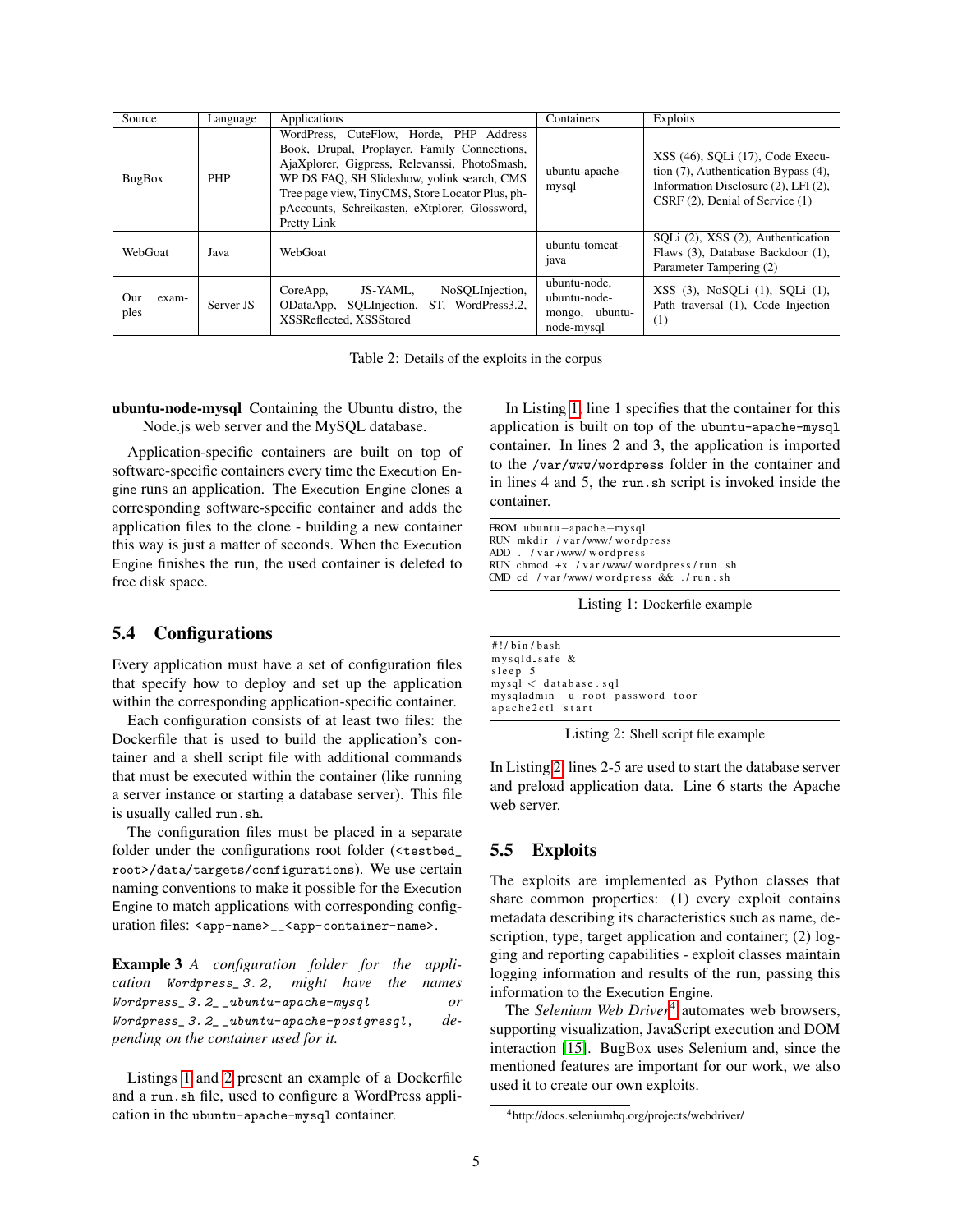Every Selenium-based exploit in the testbed is subclassed from the BasicExploit class, which encapsulates generic functionality: the way Selenium is used to automate the web browser, setUp() and tearDown() routines, logging and reporting, etc.

In order to create a new exploit, the tester has to create a new exploit class, specify the exploit-specific metadata and override the runExploit() method by adding a set of actions required to perform an exploit.

Verifying the success of an exploit is also done within the runExploit() method - differently for every exploit. This allows us to handle complex exploits that are not always repeatable, such as heap spraying. For such cases, the exploit can be specified to run a certain number of times until it is considered a success or a failure.

### 5.6 Report

A report is a .csv file that the Execution Engine creates or updates every time it runs an exploit. Every report contains one line per exploit that was executed. This line consists of: names of the exploit and the target application, application-specific container, type of the exploit, the exploit start-up status and the overall result and other data. Along with this report the Execution Engine maintains a log file that contains information which can be used to debug exploits.

Example 4 *The listing below shows a single entry from the* Wordpress 3 2 XSS *exploit that was run against the* WordPress 3.2 *application.*

```
W ord press _3_2_XSS, W ord press 3 . 2, u b untu - a pache - mysql,
      XSS, CLEAN, SUCCESS, SUCCESS, 30.345, Exploits
     for "XSS vulnerability in WordPress application"
```
Listing 3: An example of the report file entry after the exploit run

### <span id="page-5-0"></span>6 Example usage

In this Section, we describe in details the steps needed to add an experiment to the testbed, given an existing application. The steps consist of: adding the application; creating the configuration files; building containers; creating and running the exploits. Again we use WordPress 3.2 as the example application.

### 6.1 Deploying the application

The code of the application must be copied into a separate folder under the applications root "<testbed\_root> /data/targets/applications". The folder name must correspond to a chosen name of the application in the testbed.

To deploy the WordPress 3.2 application, copy all of its files to the folder "<testbed\_root>/data/targets/ applications/WordPress\_3\_2".

# 6.2 Creating configuration files and building containers

Due to our naming conventions, the name of the configuration folder must be the same as the name of the corresponding Docker image (please see Section [5.3\)](#page-3-3).

If there is no software-specific container that might be reused by the application, this container must be created in the first place. Configuration files for softwarespecific containers are located under the "<testbed\_ root>/data/targets/containers" folder.

In our example, we create a software-specific container with the ubuntu-apache-mysql name, since the application requires *Apache* as a web server and *MySQL* as a database engine. To do this, we create a Dockerfile under <testbed\_root>/data/targets/containers/ ubuntu-apache-mysql that contains the code shown in Listing [4](#page-5-1) and build it with the script in <testbed\_root> /util/build-images.py.

<span id="page-5-1"></span>

| FROM ubuntu:raring                                          |
|-------------------------------------------------------------|
| RUN apt-get update                                          |
| $RUN DEBIAN_FRONTEND = noninteractive apt - get -y install$ |
| mysql-client mysql-server apache2 libapache2-mod            |
| $-php5$ php5-mysql php5-ldap                                |
| RUN chown --R www-data:www-data /var/www/                   |
| EXPOSE 80 3306                                              |
| CMD ["mysqld"]                                              |
|                                                             |

Listing 4: The Dockerfile for building the ubuntu-apache-mysql software-specific container

As a next step, we create the configuration files for the application-specific container. We create a Dockerfile and a shell script file under the "<testbed\_root>/data/targets/configurations/ Wordpress\_3\_2\_\_ubuntu-apache-mysql" folder (please see Section [5.4](#page-4-4) for the explanation and Listings [1](#page-4-1) and [2](#page-4-2) for the code examples).

There is no need to build this container, since it is done by the Execution Engine for every run.

#### 6.3 Creating and running the exploit

Finally, we create an exploit for the Wordpress 3.2 application by creating a file with a Python class under the "<testbed\_root>/data/exploits" folder. The new exploit class must be subclassed from the already existing BasicExploit class. As a last step, we specify the exploit's metadata in the attributes dictionary and put the exploit steps into the runExploit() method. Listing [5](#page-6-2) shows the exploit class.

The attributes dictionary contains exploit metadata and the runExploit() method contains the steps required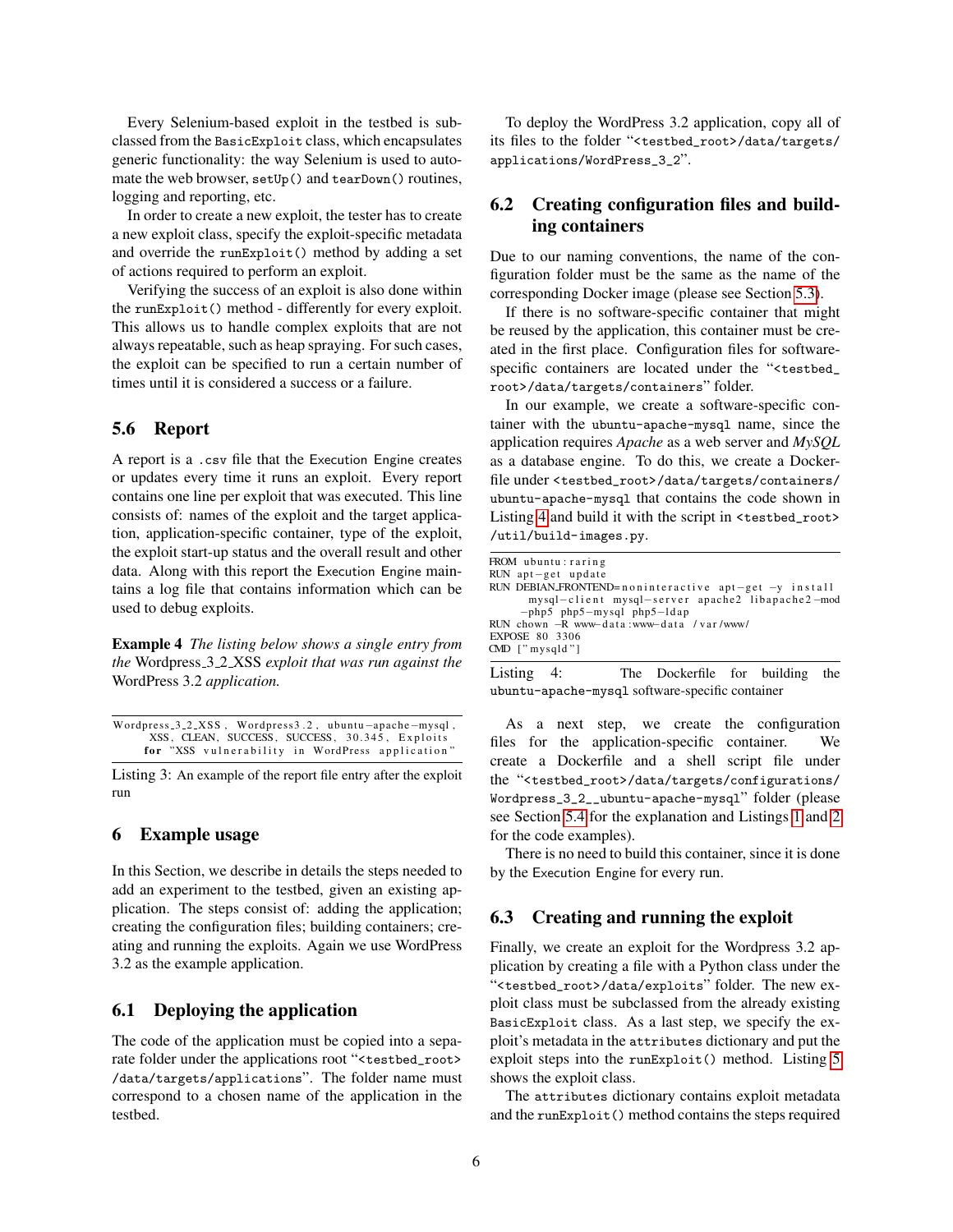to reproduce the exploit and to check its success. Listing [6](#page-6-3) shows the list of commands available to run the newly created application with the Execution Engine.

```
from BasicExploit import BasicExploit
class Exploit (BasicExploit):
  at this is = \{'Name' : ' Wordpress_3_2_XSS'
       ' Description ' : "XSS attack in Wordpress
       application",<br>Target': "Wordpress3.2",
       ' Container ': 'ubuntu-apache-mysql',
       ' Type ' : 'XSS '
   }
   def run Exploit (self):
      wp = self. wrapper
      wp. navigate ("http://localhost:49160/wordpress/
           wp-admin / post-new.php?post_type=page")
      [ . . . . ]self.assertIn("XSS", alert_text, "XSS")
```
Listing 5: Wordpress 3 2 Exploit.py file contents

```
#1: Single mode
./run.py - target Wordpress_3_2__ubuntu -apache-mysql
       −−e x p l o i t W o r d p r e s s 3 2 E x p l o i t . py
# 2 : B at c h mode
./ run.py
#3: Batch mode only for Wordpress3.2 app
./run.py --target Wordpress_3_2__ubuntu -apache-mysql
# 4 : Manual mode
./run.py - manual WordPress_3_2__ubuntu-apache-mysql
```
Listing 6: Running exploits against the *WordPress 3.2* application

By default, the execution report is saved into the "<testbed\_root>/reports/ExploitResults.csv" file. In order to specify a different location for the results, a tester has to add additional parameter to the run command: --results new/location/path.csv.

#### <span id="page-6-0"></span>7 Lessons Learned

During the design and development of TESTREX, the key lessons learned were: the value of building on top of existing approaches; the importance of having a simple and modular architecture; and the necessity of reliable information on applications, exploits and execution environments.

Building on top of the related work, like we did with BugBox for the format of our exploits and MalwareLab for the design of our experiments, was extremely valuable. This reduced our design and development time, and allowed us to quickly have a large corpus of applications and exploits on which we could test our work.

Having a simple architecture and being able to add small modules to it was crucial in the development of TESTREX, because this way we could test many options for the supporting frameworks we used (like Selenium and Docker) and select those that best fit our purposes.

When adding the experiments to the TESTREX, we soon learned that the hardest part is writing the configuration files that allow an application to run on top of a container. This is because the information on how to configure an application for a certain environment usually is not detailed enough. Also, many times the descriptions of exploits that are available are vague, limited to a proof of concept or unreliable.

### <span id="page-6-1"></span>8 Industrial Usage

There are several uses of TESTREX that we are exploring in an industrial setting, covering different phases of the software development lifecycle and fulfilling the needs of different stakeholders. In the following we summarize the directions that we deem more promising.

"Executable documentation" of vulnerability findings. When a vulnerability is found in a product, being able to reproduce an attack is key to investigate the root cause of the issue and to provide a timely solution. It is current practice to use a combination of natural language and scripting to describe the process and the configuration necessary to reproduce an attack. The results of which are erratic, complicating the task of the security response department.

TESTREX exploit scripts and configurations can be thought of as "executable descriptions" of an attack. The production of exploits and configurations could not just be the task of the security validation department, but also of external security researchers, for which the company might set up a bounty program requiring that vulnerabilities are reported in the form of TESTREX scripts.

Automated validation and regression testing. As part of the software development lifecycle, TESTREX can be used to check the absence of known vulnerabilities or to perform regression tests to verify that a previously fixed vulnerability is not introduced again.

To this end, a corpus of exploits and configurations is stored in a corporate-wide repository and is used to perform automated tests all along the development cycle. In large corporations, the results of these tests are part of the evidence needed in order to pass quality assurance gates. Currently, much of the process to produce such evidence relies on manual work, which increases cost, errors and unpredictability of the process. TESTREX can be used to accelerate and improve the effectiveness and the predictability of quality assurance processes.

Support for penetration testing. An important problem arising in pen-testing large systems is the complexity of setting-up and reproducing the conditions of the target system – typically involving many hosts and software components, each of which may need to be configured in a specific way. A key strength of our framework is the ability to capture these configurations as reusable scripts;